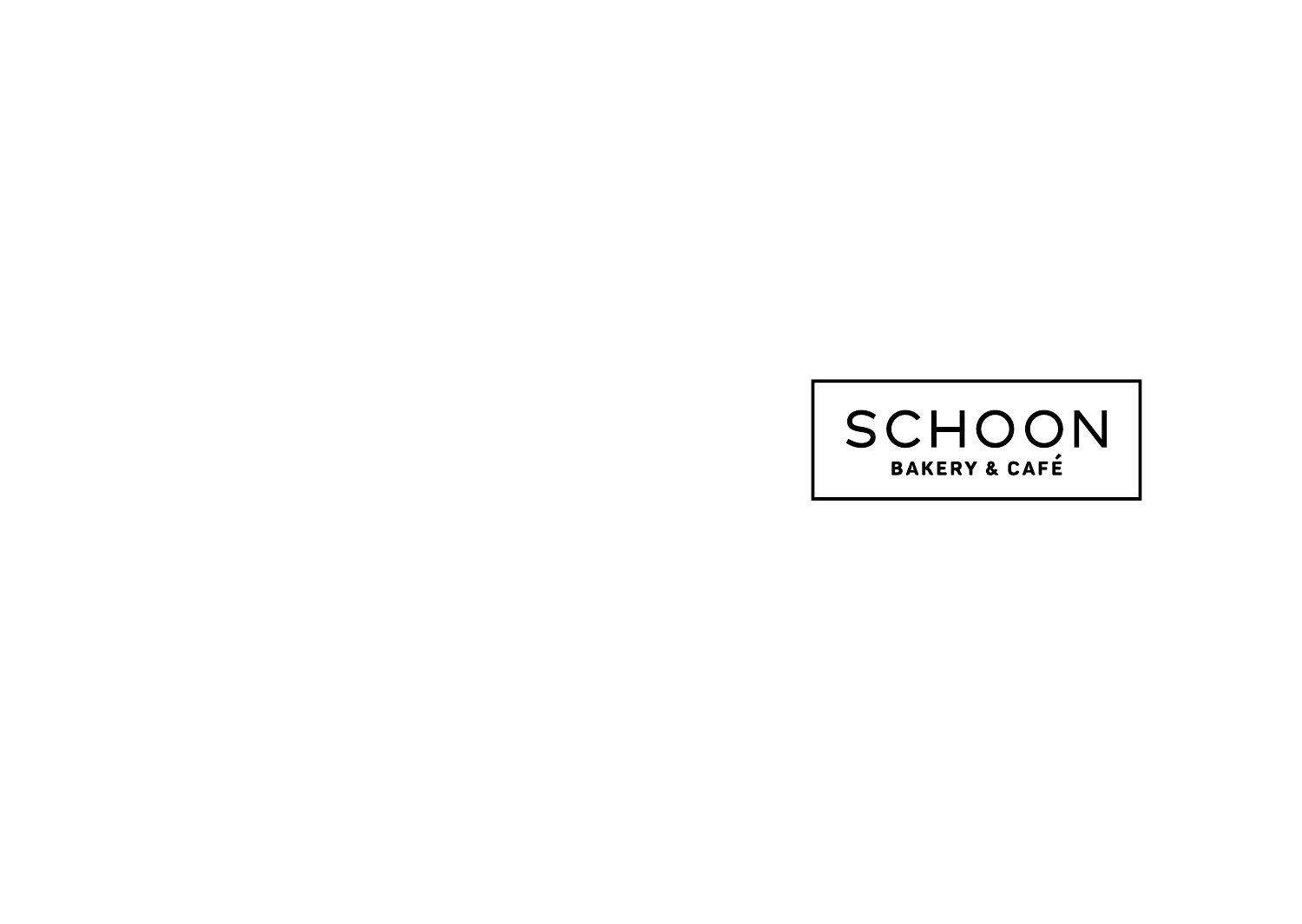## **FRESH BREAD**

## **PASTRIES**

| SCHOON SOURDOUGH MANUAL MANUAL MANUAL 52                                                                                                                                                                     |  | CLASSIC CROISSANT 29                                                                                                                                                                                                                 |    |
|--------------------------------------------------------------------------------------------------------------------------------------------------------------------------------------------------------------|--|--------------------------------------------------------------------------------------------------------------------------------------------------------------------------------------------------------------------------------------|----|
| Our signature loaf, made with a combination of whole wheat & white bread<br>flours, and fermented for 3 days to enhance flavour and digestibility.<br>A delicious, flavourful loaf for every occasion.       |  | 27 layers of laminated dough create an open, moist & buttery breakfast<br>croissant with a flaky exterior.                                                                                                                           |    |
|                                                                                                                                                                                                              |  |                                                                                                                                                                                                                                      |    |
| Previously known as the Companio, this authentic blend of 50% rye & 50%                                                                                                                                      |  |                                                                                                                                                                                                                                      |    |
| wheat sourdough delivers a fuller flavour, with a moist, dense crumb. Perfect<br>for hearty sandwiches, or with soups & stews.                                                                               |  | Twice-baked Schoon croissant filled with almond crème & topped with<br>toasted flaked almonds.                                                                                                                                       |    |
| RUSTIQUE 27                                                                                                                                                                                                  |  | VANILLA CRÈME CROISSANT MARIE ANNIVERSITY 42                                                                                                                                                                                         |    |
| A well-hydrated dough with a long overnight fermentation, baked at high<br>temperatures. This creates a thin crust and chewy centre - perfect for<br>dunking into olive oil or soup.                         |  | Twice-baked Schoon croissant filled with vanilla crème patissiere, dusted<br>with cinnamon sugar.                                                                                                                                    |    |
| BAGUETTE 28                                                                                                                                                                                                  |  |                                                                                                                                                                                                                                      | 42 |
| A Schoon take on the traditional baguette, with a high crust to crumb ratio.<br>Prepared with a long overnight ferment to develop flavour, dusted with an<br>added South African touch of yellow maize meal. |  | Traditional pain au chocolat with COCOAFAIR 56% dark chocolate.                                                                                                                                                                      |    |
|                                                                                                                                                                                                              |  |                                                                                                                                                                                                                                      |    |
| 100% RYE 55                                                                                                                                                                                                  |  | A classic baked cheesecake made with cream cheese & vanilla seeds,<br>on a white chocolate blondie base.                                                                                                                             |    |
| A purist approach to traditional tangy, dense rye bread, but with a Schoon<br>twist - we add a touch of honey and roasted coriander to create a nuanced<br>flavour experience.                               |  |                                                                                                                                                                                                                                      |    |
| LUNCHBOX LOAF 26                                                                                                                                                                                             |  | PASTEIS DE NATA <b>Entrepreneur de la production de la production de la production de la production de la production de la production de la production de la production de la production de la production de la production de la</b> |    |
| A true Schoon original. We've kept all the health benefits of our slow<br>fermentation process and packed it into a deliciously satisfying white loaf                                                        |  | A traditional Portuguese custard tart with a delicate salty pastry crust,<br>made with pastured eggs.                                                                                                                                |    |
| that's perfect for school sarmies. A soft, delicious white bread for the whole<br>family - that is also good for the gut!                                                                                    |  | CINNAMON SUGAR ROLL <b>EXAMPLE 27</b>                                                                                                                                                                                                |    |
|                                                                                                                                                                                                              |  | Schoon croissant dough layered with butter, brown sugar & cinnamon,<br>caramalised to create a crispy, bite-sized sweet treat.                                                                                                       |    |
| A family-sized, larger version of our signature sourdough, made with a                                                                                                                                       |  |                                                                                                                                                                                                                                      |    |
| combination of whole wheat & white bread flours, and fermented for 3 days<br>to enhance flavour and digestibility. A delicious, flavourful loaf for every                                                    |  | CHOCOLATE FUDGE SQUARE <b>Entire Example 25</b> SS                                                                                                                                                                                   |    |
| occasion - perfect for slicing and freezing.                                                                                                                                                                 |  | Chocolatey, fudgy, decadent- need we say more? (Vegan)                                                                                                                                                                               |    |
|                                                                                                                                                                                                              |  | NEW HUMMINGBIRD BUN CAKE MARKE AND THE MANUSCRIPTION OF THE MANUSCRIPTION OF THE MANUSCRIPTION OF THE MANUSCRIPTION                                                                                                                  | 52 |
| A soft burger bun, topped with sesame seeds, made the Schoon way,<br>long-fermented and with no preservatives or sugar. The perfect healthier<br>bun for burger night!                                       |  | A dense, moist banana and pineapple spiced cake, with a cream cheese &<br>white chocolate ganache.                                                                                                                                   |    |
|                                                                                                                                                                                                              |  | NEW SALTED CARAMEL CREAM CRUFFIN                                                                                                                                                                                                     | 55 |
| This vegan-friendly high protein loaf contains ancient wheat grains, malted<br>barley, millet & chickpea flour combined with lentils, red beans & organic<br>Teff from Lowerland farm.                       |  | Folds of buttery croissant filled with home-made caramel crème patissiere &<br>dusted with salted sugar, with an extra chocolate malt crunch.                                                                                        |    |

#### **CROISSANT LOAF 6 5**

A whole pan loaf made with Schoon's buttery croissant dough. Perfect for French Toast, or toasted with home-made jam.

|                                                                                                                                | 59 |
|--------------------------------------------------------------------------------------------------------------------------------|----|
| A classic baked cheesecake made with cream cheese & vanilla seeds,<br>on a white chocolate blondie base.                       |    |
| PASTEIS DE NATA                                                                                                                | 23 |
| A traditional Portuguese custard tart with a delicate salty pastry crust,<br>made with pastured eggs.                          |    |
| CINNAMON SUGAR ROLL CINNAMON                                                                                                   | 27 |
| Schoon croissant dough layered with butter, brown sugar & cinnamon,<br>caramalised to create a crispy, bite-sized sweet treat. |    |
| CHOCOLATE FUDGE SQUARE MARRE AND CHOCOLATE FUDGE SQUARE                                                                        | 55 |
| Chocolatey, fudgy, decadent- need we say more? (Vegan)                                                                         |    |
| NEW HUMMINGBIRD BUN CAKE MALLER AND THE WILLIAM STATE AND THE U.S. PERSON SERVED BUN CAKE                                      | 52 |
| A dense, moist banana and pineapple spiced cake, with a cream cheese &<br>white chocolate ganache.                             |    |
| NEW SALTED CARAMEL CREAM CRUFFIN                                                                                               | 55 |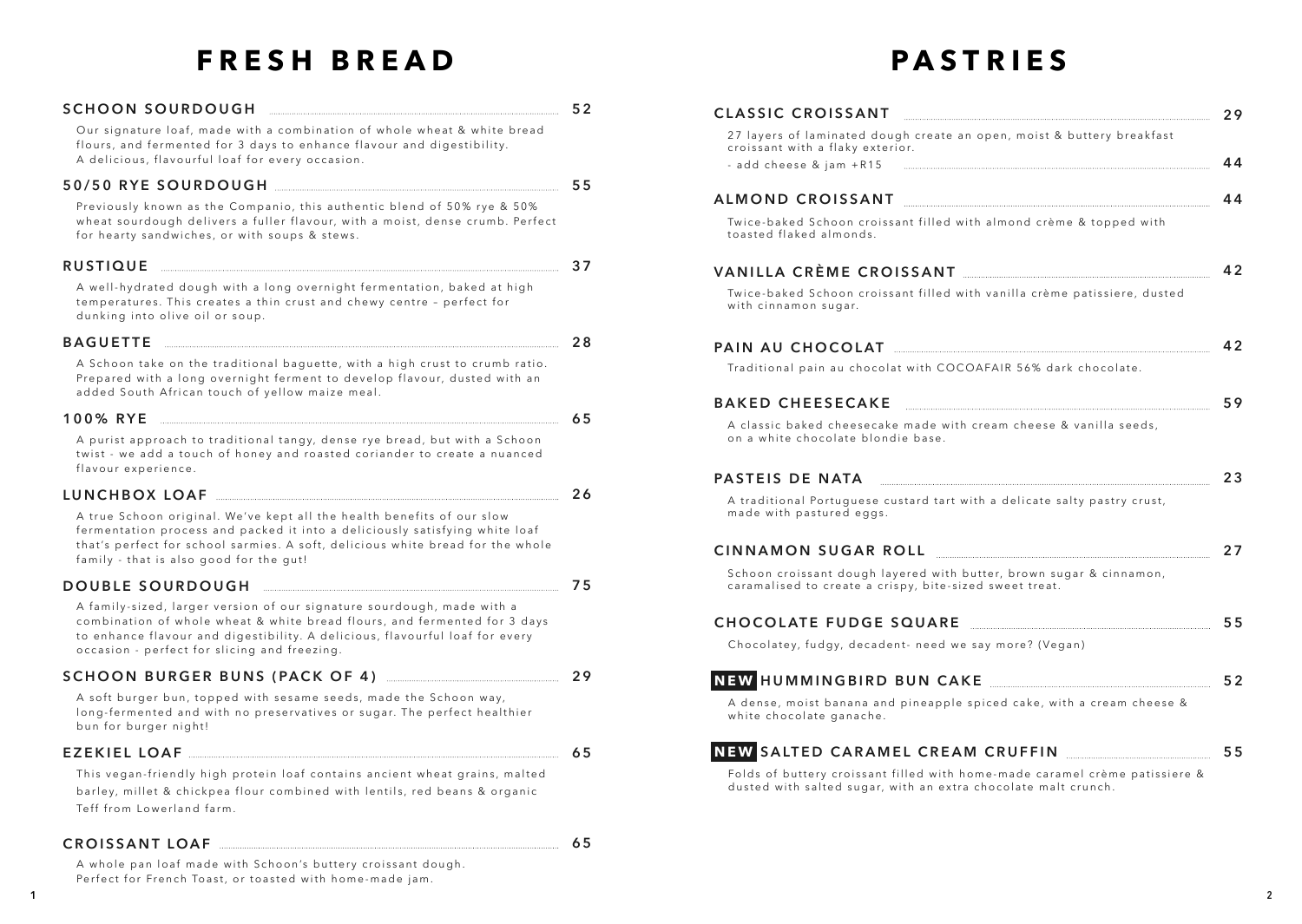## **BREAKFAST**

*All eggs used are free range*

## **BREAKFAST**

*All eggs used are free range*

#### **SCHOON BENEDICT 9 6**

Schoon's take on the classic benedict: 2 poached eggs, home-made hollandaise, bacon, Maldon Salt & wild rocket on toasted sourdough.

#### **NEW SCHOON SMOKED TROUT BENEDICT 120**

2 poached eggs, home-made hollandaise with a hint of lemon, trout ribbons, chives & spring onions, Maldon Salt & wild rocket on toasted Rustique.

#### **SCRAMBLED EGGS & BACON 9 3**

Creamy scrambled eggs served with bacon & slow-roasted cherry tomatoes on to a sted sourdough.

- on a crossaint +R10 / on ezekiel +R10 **103**

#### **NEW SCRAMBLED EGGS & SMOKED TROUT 120**

C reamy scrambled eggs served with trout ribbons & slow-roasted cherry tomatoes, wild rocket on toasted sourdough.

#### **CROQUE MADAME**

| - Klein River Gruyere cheese & gypsy ham with a soft poached egg.   | 93 |
|---------------------------------------------------------------------|----|
| - Klein River Gruyere cheese & honey-roasted cherry tomatoes with a |    |
| soft poached egg.                                                   | 87 |

#### **MUSHROOMS & POACHED EGG ON TOAST 8 9**

Pan-fried mushrooms, herbed crème fraiche and a poached egg on toasted sourdough.

#### **TURKISH EGGS WITH HERB OIL & SOURDOUGH 8 7**

Two poached eggs served with double-cream voghurt, cumin-roasted red pepper, rocket & lemony herbed olive oil, with a slice of toasted sourdough.

#### **AVO & HUMMUS ON RYE 5 5**

Creamy hummus, fresh avo, za'atar & wild rocket, on toasted rye. (Vegan)

| NEW SMOKED TROUT CROISSANT |  |  |  |  |
|----------------------------|--|--|--|--|
|----------------------------|--|--|--|--|

Schoon croissant filled with trout ribbons, cream cheese, fresh avocado and wild rocket, chives & spring onion & Schoon Caesar dressing.

#### **NEW CHEESE & BACON CROISSANT 5 9**

A Schoon take on a French classic - Schoon croissant filled with bacon and topped with Klein River Gruberg cheese & poppy seeds.

### **NEW SCHOON BOSTOCK FRENCH TOAST 7 9**

A Schoon take on a traditional German breakfast dish –one slice of croissant loaf French toast, topped with almond crème, orange marmalade, flaked almonds , mascarpone and drizzled with orange blossom honey.

#### **NEW BAKED CARAMEL & CHOCOLATE OATS CRUNCH 5 8**

Oats cooked with dates and oat milk, topped with a chocolate crumble. (Vegan)

#### **NEW SCHOON GRANOLA, BANANA & YOGHURT 5 8**

Schoon house-made sourdough, oat & sesame granola, served with double-cream yoghurt & fresh banana and drizzled with orange blossom honey.

### **ADD TO ANY MEAL**

| Free range soft poached egg  | 15 | Jam.                  | 10 |
|------------------------------|----|-----------------------|----|
| Free range scrambled eggs    | 25 | Cheese & jam          | 15 |
| 3 slices of bacon            | 38 | 2 slices of bread     | 17 |
| Avo                          | 23 | Grated Gruberg Cheese | 15 |
| Slow-roasted cherry tomatoes | 22 | Side Salad            | 25 |
| Pan-fried mushrooms          | 38 | Gypsy Ham             | 38 |
| Hollandaise sauce            | 25 | Balsamic Glaze        | 10 |
| Pouring cream                | 12 | Chicken               | 33 |
|                              |    |                       |    |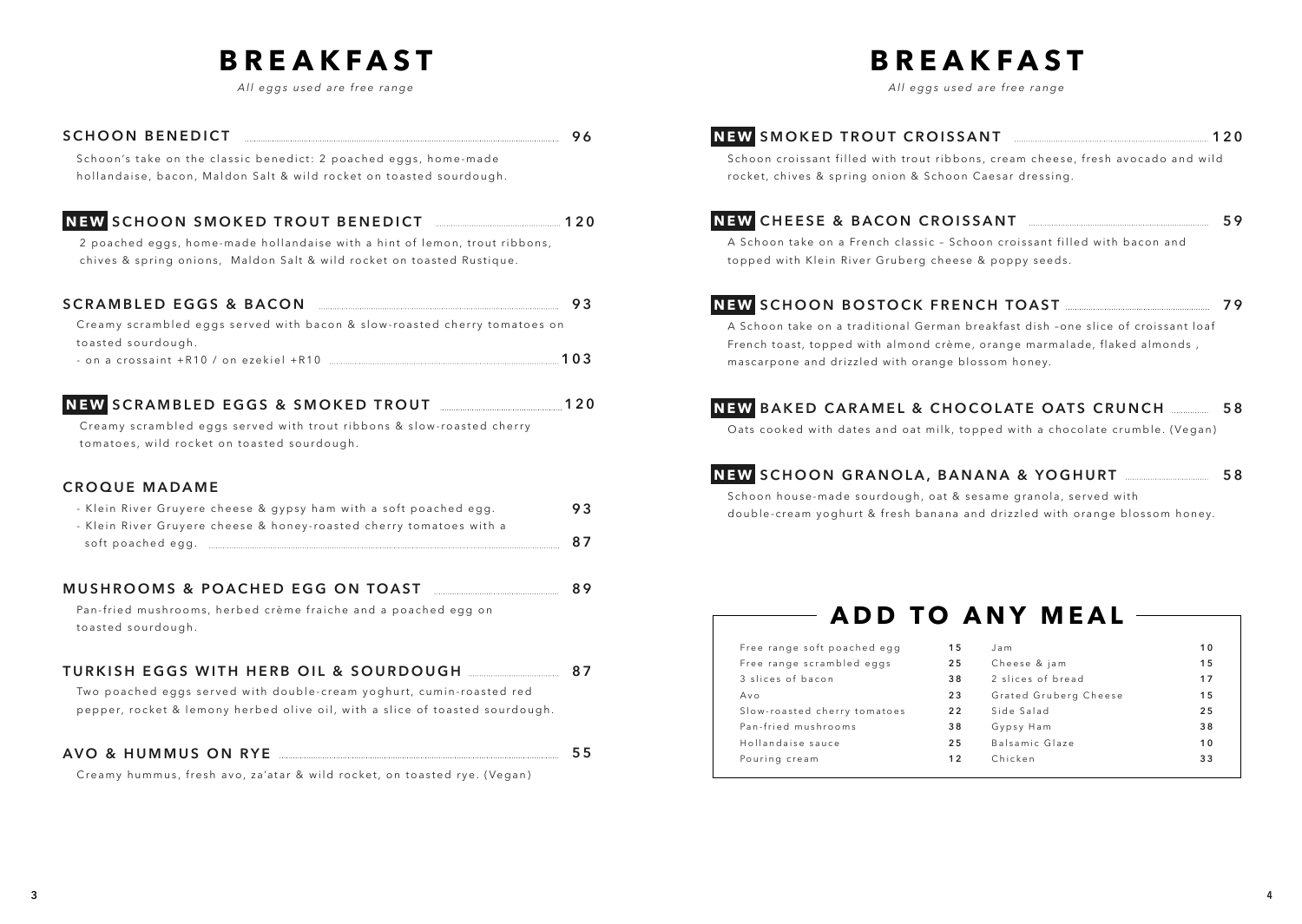## **H O T - P R E S S E D SANDWICHES**

*The classic toasted cheese sarmie, with a Schoon upgrade*

#### **GRUYERE CHEESE & ROAST TOMATO 5 9**

To a sted Klein River Gruyere cheese & honey-roasted cherry to matoes on rustique.

#### **GRUYERE CHEESE & GYPSY HAM 6 9**

Toasted Klein River Gruyere cheese & gypsy ham on rustique.

#### **3 CHEESE & ROAST TOMATO 8 2**

Basil cream cheese, brie, mozzarella & honey-roasted cherry tomatoes on sourdough.

| <b>BACON &amp; BRIE</b> |  |
|-------------------------|--|
|-------------------------|--|

Grilled bacon, brie, honey-roasted cherry tomatoes & truffle mayo on sourdough.

## **G O U R M E T SANDWICHES**

*Our Schoon range of fresh open sandwiches, baguettes & special deli sandwiches*

#### **AVO, HUMMUS & ZUCCHINI OPEN SANDWICH SLICE 6 5**

Creamy hummus, fresh avo, grilled zucchini, spiced seeds & wild rocket on toasted Ezekiel bread.

#### **FREE RANGE CHICKEN MAYO BAGUETTE 7 8**

Free range chicken dressed with free range mayo, with honey-roasted cherry tomatoes & wild rocket on baguette. - add avo +R23 **101**

#### **S C H O O N C L U B S A N D W I C H 9 2**

Free range chicken dressed with free range mayo, bacon, fresh cherry tomatoes, cos lettuce, gherkin & parmesan dressing on a quarter rustique.

#### **F R E E R A N G E C H I C K E N M E D I T E R R A N E A N S A N D W I C H 9 2**

Free range chicken dressed with free range mayo, creamy hummus, cuminroasted red pepper, rocket & lemony herbed olive oil on a quarter rustique.

## **PIES & SALADS**

| Free range whole roasted chicken & vegetables with thyme & butter, encased<br>in a home-made Schoon puff pastry.                      | 65         |
|---------------------------------------------------------------------------------------------------------------------------------------|------------|
|                                                                                                                                       | 90         |
|                                                                                                                                       | 65         |
| Greek-inspired pie filled with spinach, spring onion, feta, ricotta & parmesan<br>cheeses, encased in a home-made Schoon puff pastry. |            |
|                                                                                                                                       | 90         |
| NEW SCHOON WINTER CAESAR SALAD                                                                                                        | 69         |
| A new take on the classic - wild rocket, baby spinach, spring onions & chives,                                                        |            |
| Schoon sourdough croutons, drizzled with Caesar dressing, topped with a                                                               |            |
| poached egg and Grana Padano cheese.                                                                                                  |            |
| - add chicken +R33<br>- add bacon +R38                                                                                                | 102<br>107 |

## **SOUPS**

|                                                                         | 58 |
|-------------------------------------------------------------------------|----|
| Hearty chickpea and harissa soup, topped with double cream yogurt, baby |    |
| spinach and spring onion & chives. Served with fresh sourdough.         |    |



#### **NEW C R E A M Y C A U L I F L O W E R & C H I C K E N S O U P 7 8**

Roast cauliflower soup topped with shredded free range chicken breast & spiced seeds. Served with fresh sourdough.

## **ADD TO ANY MEAL**

| Free range soft poached egg  | 15 | Jam.                  | 10 |
|------------------------------|----|-----------------------|----|
| Free range scrambled eggs    | 25 | Cheese & jam          | 15 |
| 3 slices of bacon            | 38 | 2 slices of bread     | 17 |
| Avo                          | 23 | Grated Gruberg Cheese | 15 |
| Slow-roasted cherry tomatoes | 22 | Side Salad            | 25 |
| Pan-fried mushrooms          | 38 | Gypsy Ham             | 38 |
| Hollandaise sauce            | 25 | Balsamic Glaze        | 10 |
| Pouring cream                | 12 | Chicken               | 33 |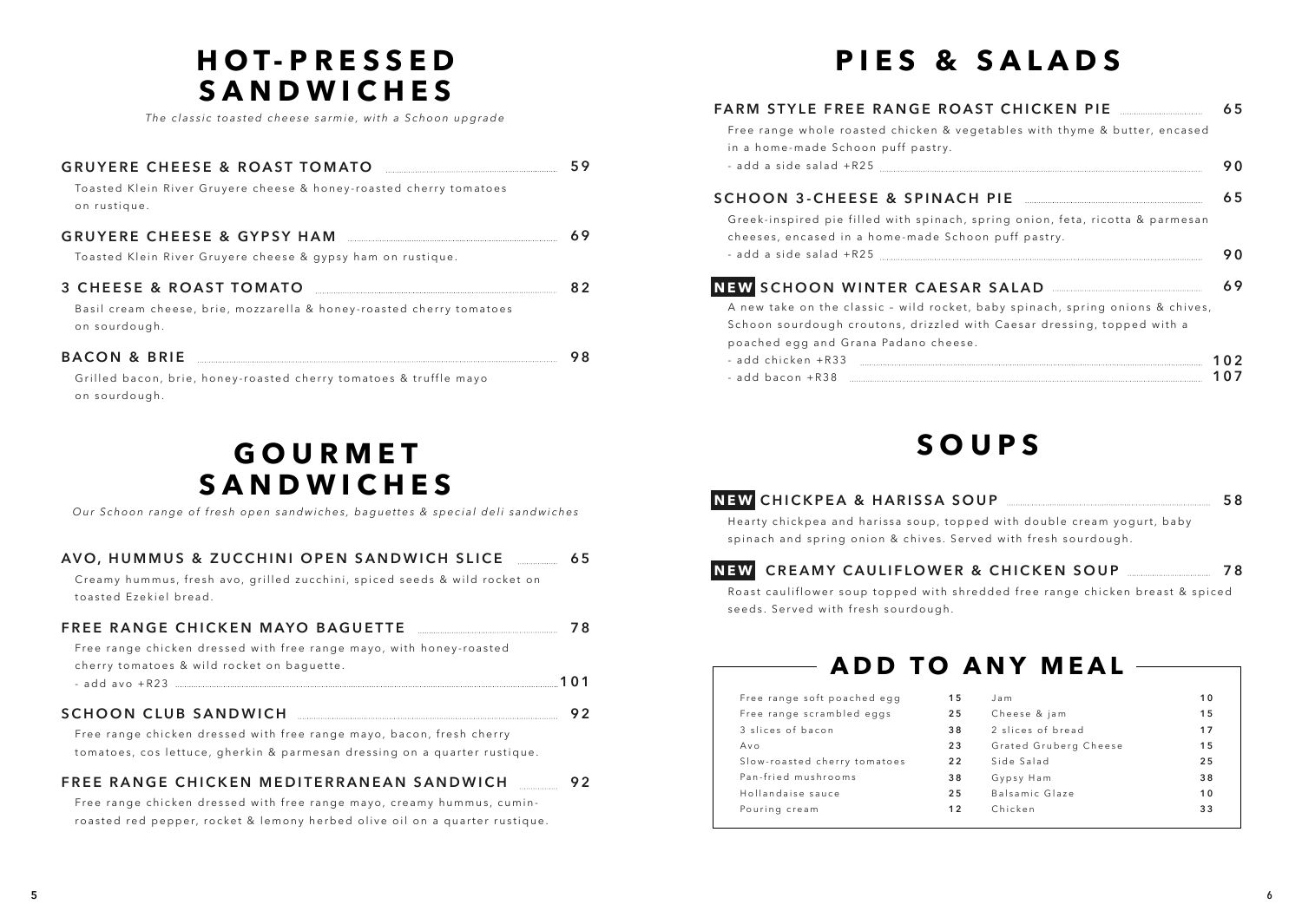| RUSTIC PIZZAS                                                                                                                                                               |
|-----------------------------------------------------------------------------------------------------------------------------------------------------------------------------|
| Made with hand-shaped, slow-fermented Schoon pizza bases                                                                                                                    |
| 90<br>Schoon pizza base topped with tomato "smoor", mozzarella, Klein River Gruyere<br>cheese, parmesan cheese, honey-roasted cherry tomatoes & fresh basil.                |
| 99<br>Schoon pizza base topped with bacon, leeks, parmesan cheese, crème fraiche,<br>wild rocket & balsamic glaze.                                                          |
| Schoon pizza base topped with tomato "smoor", pan-fried mushrooms, shredded<br>free range chicken breast, Klein River Gruyere cheese, parmesan cheese<br>& fresh basil.     |
| 105<br>Schoon pizza base topped with tomato "smoor", Richard Bosman chorizo<br>salami, cumin-roasted red pepper, Klein River Gruyere cheese, parmesan<br>cheese & herb oil. |

## **HOT DRINKS**

*Swap for almond milk or oat milk +R10*

|                                                                                                                                                                                                                                         | 31       |
|-----------------------------------------------------------------------------------------------------------------------------------------------------------------------------------------------------------------------------------------|----------|
| Steamed milk with a shot of espresso & condensed milk.                                                                                                                                                                                  | 34       |
| SCHOON MOCHA <b>Example 2018</b> 40<br>Steamed milk with a COCOAFAIR 65% dark chocolate &<br>espresso bomb.                                                                                                                             |          |
|                                                                                                                                                                                                                                         | 30       |
| ESPRESSO 23                                                                                                                                                                                                                             |          |
|                                                                                                                                                                                                                                         | 29<br>41 |
|                                                                                                                                                                                                                                         | 34       |
| RED ESPRESSO FLAT WHITE <b>whenever the filter of the second second</b>                                                                                                                                                                 | 34       |
| DIY LUXE HOT CHOCOLATE <b>with the contract to the contract of the contract of the contract of the contract of the </b><br>Steamed milk served with a COCOAFAIR 65%<br>dark chocolate bomb - add the bomb<br>to the milk, stir & enjoy. | 40       |
| NEW CHAI LATTE AND ARREST MEW CHAI LATTE                                                                                                                                                                                                | 40       |
|                                                                                                                                                                                                                                         | 40       |
| TEAS                                                                                                                                                                                                                                    |          |
| ROOIBOS 25                                                                                                                                                                                                                              |          |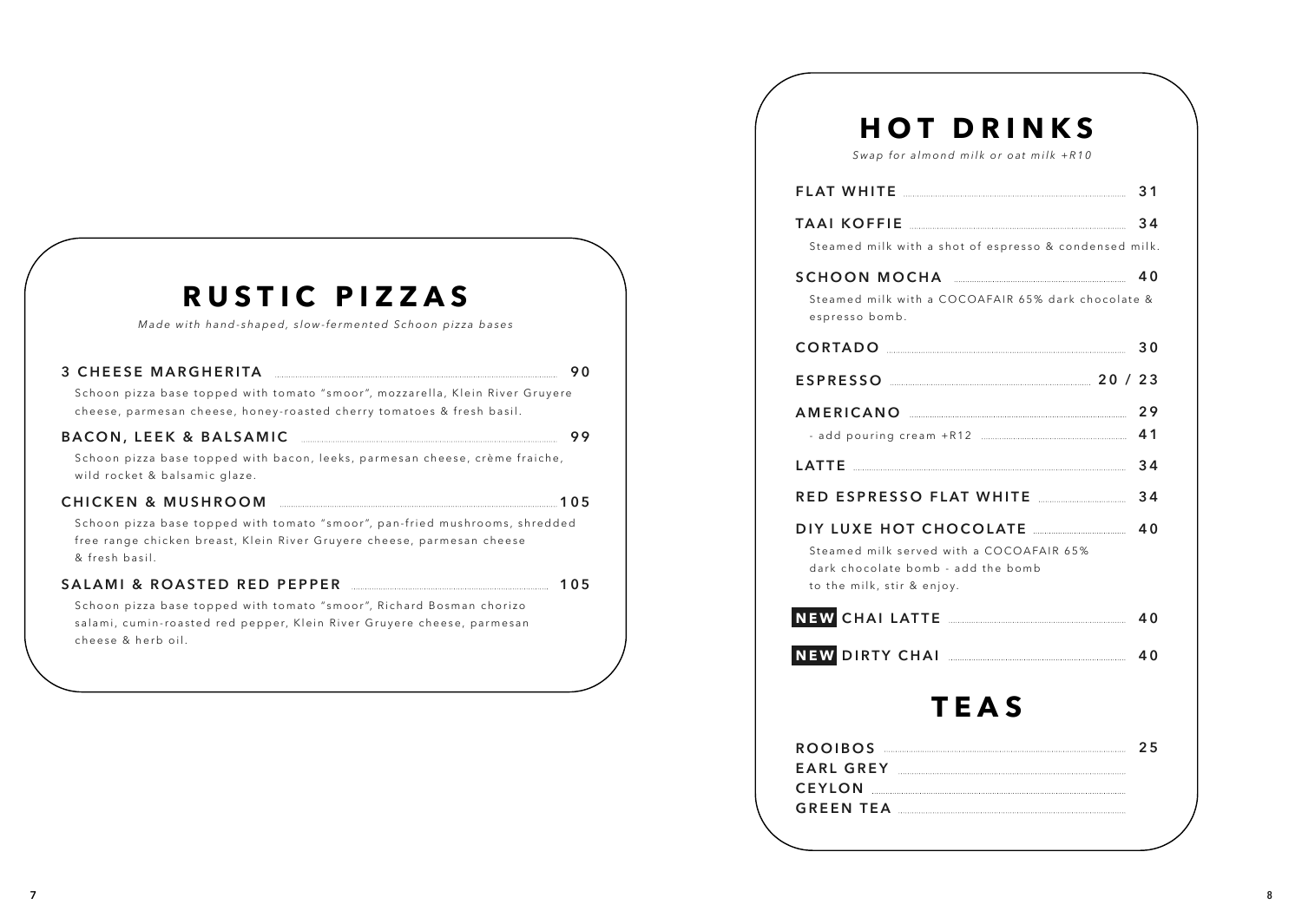## **NAKED JUICES**

| APPLE                                                                                | 35 |
|--------------------------------------------------------------------------------------|----|
| Freshly pressed apples.                                                              |    |
| ORANGE                                                                               | 35 |
| Freshly squeezed oranges.                                                            |    |
|                                                                                      |    |
| Freshly pressed apple, sliced lemon & fresh mint.                                    |    |
| <b>WINTER MELON</b>                                                                  |    |
| Winter green melon, apple, granadilla pulp (dependent on<br>ingredient availablity). |    |



#### **FOOD ALLERGIES:**

Please be advised that menu items prepared in this store may contain or come into contact with wheat, gluten, eggs, peanuts, tree nuts, soy and milk. For more information, please speak with a manager.